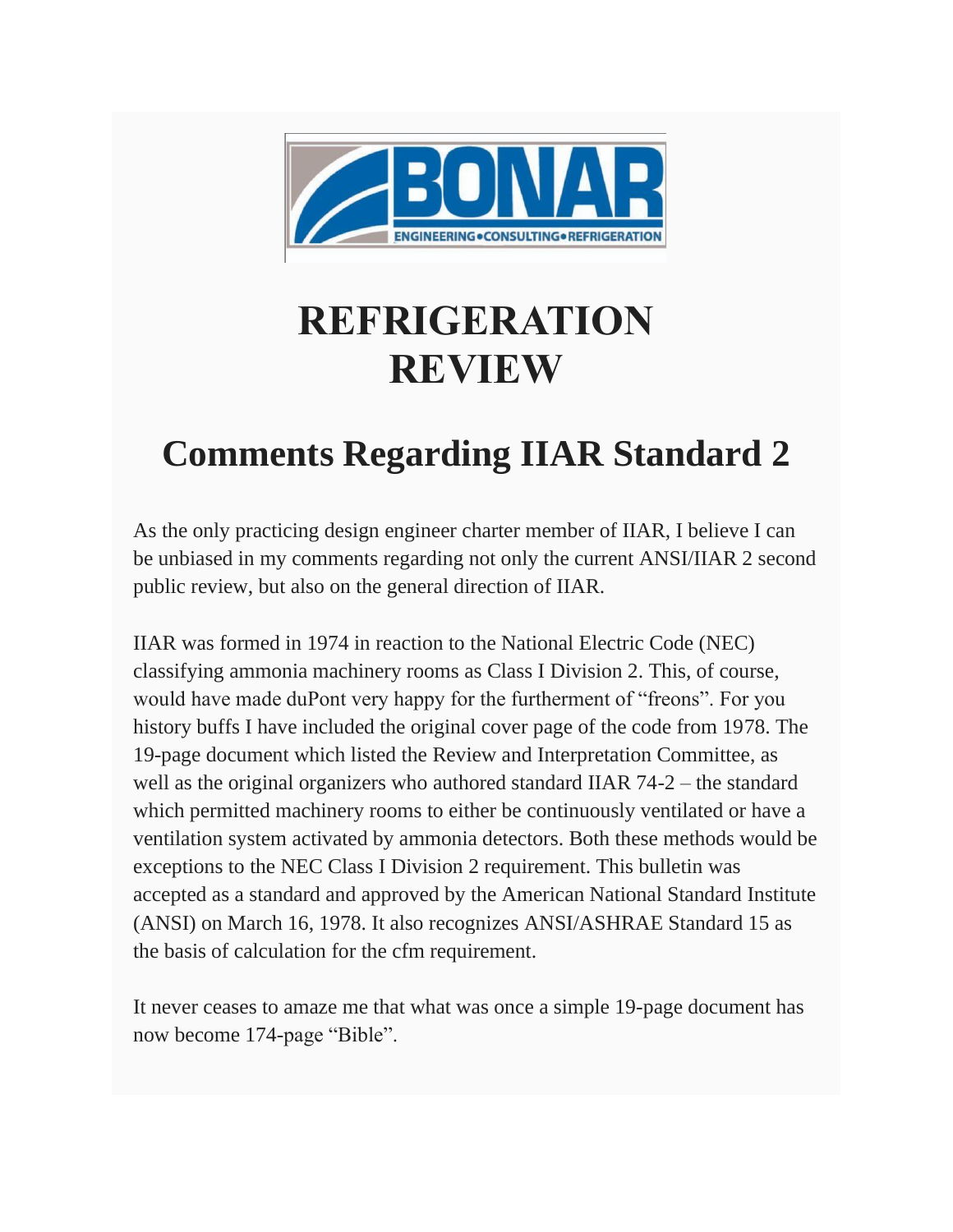While other codes and regulations have kept their simplistic approach to codes and standards, IIAR is bent on turning this code into a refrigeration bible on ammonia. It's as though we have a guilty conscience that we have to explain everything in explicit detail and let the academicians talk about Reynolds numbers and such, which should be textbook references and not part of the safety code on the installation of ammonia systems. We have deviated significantly from our primary objective of neutralizing the effect of the NEC Class I Division 2 requirements. Not only that, we have deviated from the original standard and have required far more sophisticated elements, such as eliminating the most reliable form of protection of machinery rooms, which is continuous ventilation, by mandating ammonia detectors (which will in time fail) for the newly defined category of "Emergency Ventilation". The NEC indicates 1000 ppm for emergency ventilation, which is by far a more practical detectable level. There are very few sensors that can reliably detect 40,000 ppm. It would be well to take note that NEC 202 still references ASHRAE 15-1994, which is a far more sensible ANSI code than we have developed.

In addition, other areas in the proposed revised code border on the impossible, such as the 104°F temperature requirement for machinery rooms, whereas the traditional way to protect from overheating is by temperature rise of more than 20°F. We seem to want to continually reinvent the wheel, where codes and regulations regarding ventilation heat rise have all been adequate for the last half century.

While our intentions are good, our aspirations are far outreaching the safety requirements for the installation of ammonia systems and are putting a death wish on our industry in its continued "Bible" rather than code format for IIAR Standard 2.

I'm sure there are those that would say, "Hank, recommend amendments." I have done this in the past to no avail and can simply propose that the two elements in the current proposed review would be machinery room ventilation at a reasonable level, which contradicts itself. On the one hand it is based on §6.14.1.5, cubic feet per square foot, which would be more in line with the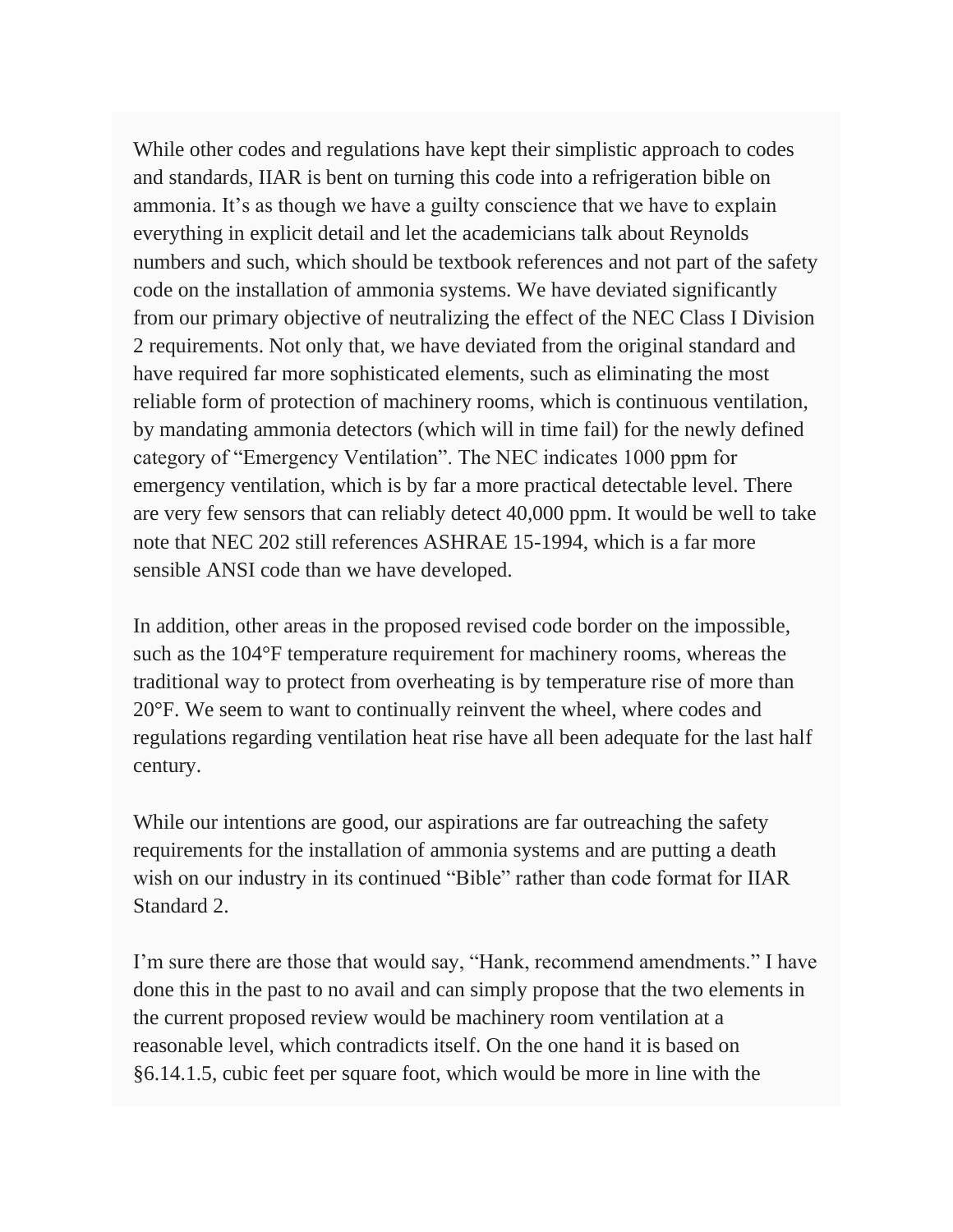original ASHRAE 15 standard at about 15 air changes per hour, in lieu of §6.14.7.1, which requires 30 air changes per hour based on gross machinery room volume. (Noteworthy is that the NEC only requires 4 air changes per hour for a garage environment with open containers of gasoline and fuel.)

Another restriction being proposed in this review is to limit the temperature of the machinery room to 104°F. Whoever dreamed that one up has got to be on the moon. This is in lieu of the traditional 20° rise, which has been the gospel from day one. It would be near impossible without a massive air conditioning system to provide a 104° maximum temperature, when ambient design conditions are 105°F in many areas. Again, we are trying to be all things to all people, and we are just shooting ourselves in the foot – clear and simple. While those who contribute to the "Bible" mean well, they are adding to the demise of our industry. If we are going to expect recognition by other standards like the NEC, it would be well to get our act together and in line with traditional regulations so that the NEC can reference our standard in lieu of ASHRAE 15-1994.

So much for a charter member's lament.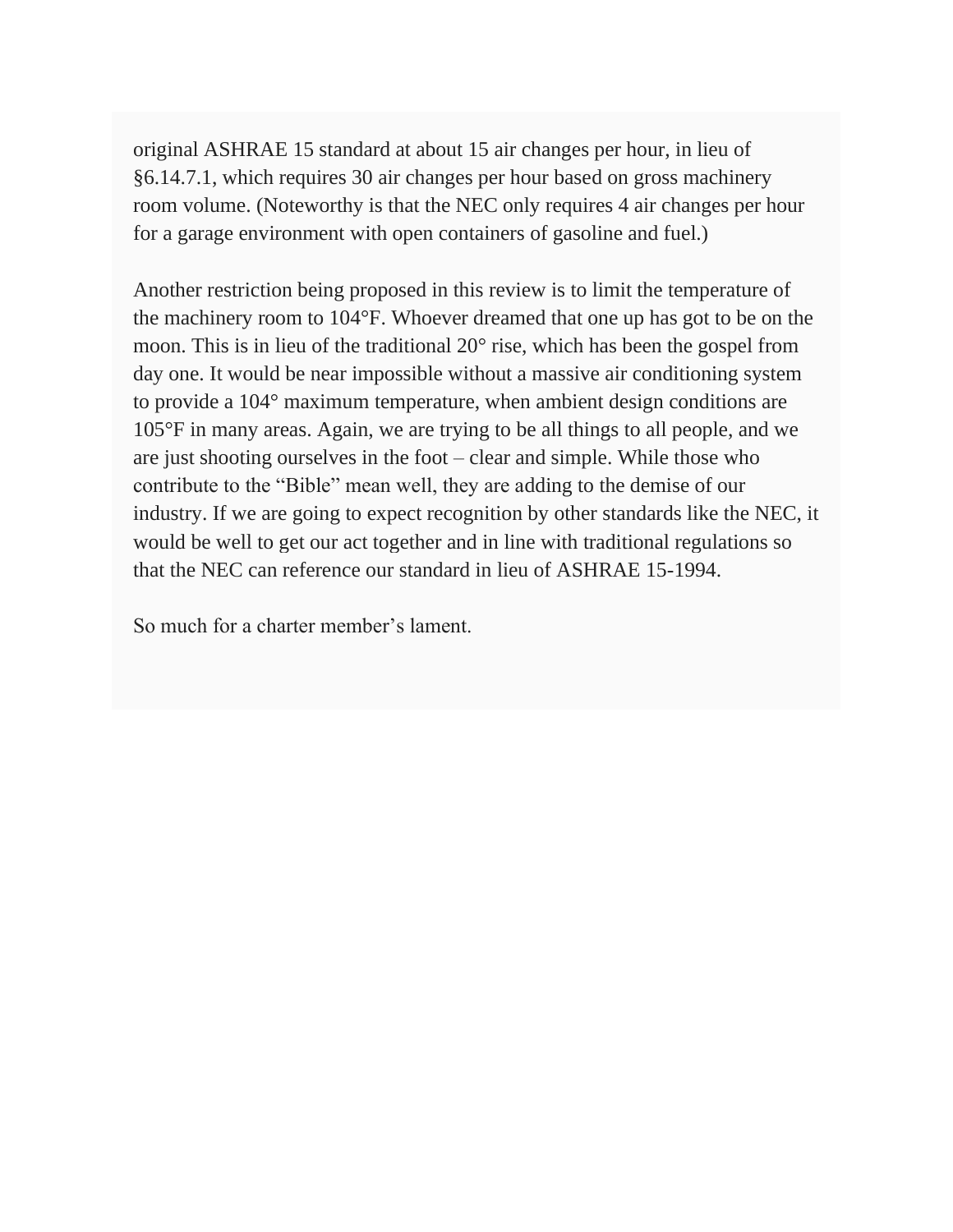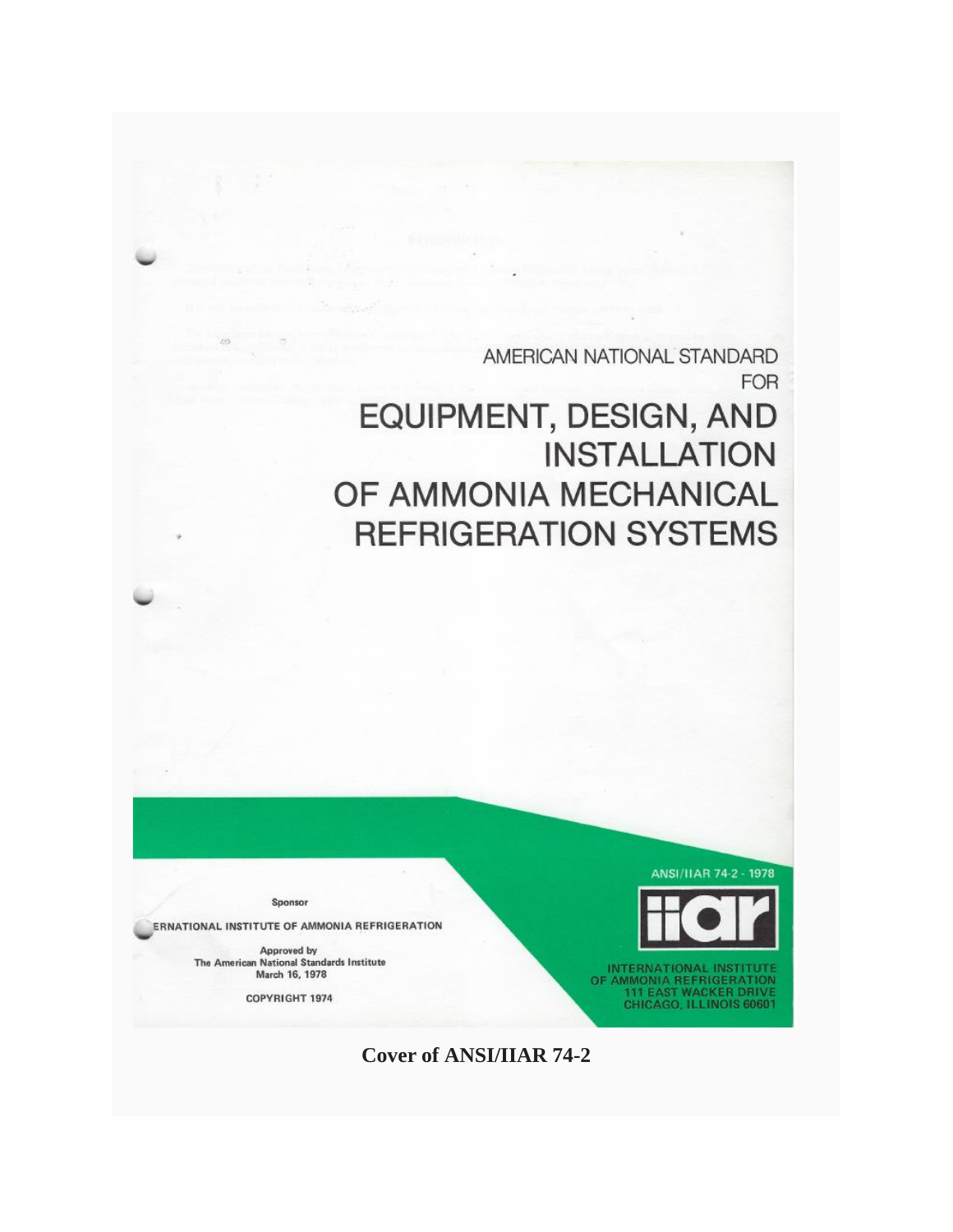## INTERNATIONAL INSTITUTE OF AMMONIA REFRIGERATION REVIEW/INTERPRETATIONS COMMITTEE 74-2 (1978)

Ronald Cole, Chairman **Bohn Heat Transfer Division** Vernon Alexander **HAR Director, Technical Services** S.H. Bingham Merchants Refrigerating Company Henry Bonar II Henry Bonar II, Professional Engineer Richard Bond Dubuque Packing Company Arthur Christensen Oscar Mayer & Company Donald Neiderer Krack Corporation Edward Opryszek John Morrell & Company William V. Richards H. A. Phillips & Company **Jack Rowe** Miles Laboratories, Inc. Hanns Wittjen Cook & Nichol, Inc. C. P. Wood C. P. Wood & Company, Inc. Frederick Young Freezing Equipment Sales, Inc.

### Original Organizations and Personnel who Authored Standard 74-2

Armour Food Company W. C. Matthews (Retired) Baltimore Aircoil Company, Inc. Frederick Long **Beatrice Foods Company** Orville Kahrl (Retired) Henry Bonar II Henry Bonar II, Professional Engineer Bower Ammonia & Chemical Company James Lewandowski CIMCO Limited Henry Furse Cook & Nichol, Inc. Hanns Wittjen Dubuque Packing Company Richard Bond Frick Company Donald Ballou Globe Engineering Company Vernon Alexander (Retired)

Robert Seward Paul Woodford (Retired)

Grill Meats, Inc. Robert Missig H. A. Phillips & Company William Richards **HEMCO Company** Melvin Hall Henry Valve Company Evan Jones (Deceased) Raymond McCahill Henschien, Everds, Crombie, Inc. Robert Crombie Paul R. Hosler, Inc. Frank Krandell Howe Corporation Alf Ahuja IMECO, Inc. Harold Michler The King Company George Anderson Krack Corporation Donald Niederer Eugene Rytlewski Miles Laboratories, Inc. Paul Northam (Retired) Jack Rowe John Morrell & Company Edward Opryszek Oscar Mayer & Company Arthur Christensen Powers & Associates **Gilbert Powers** Preston Refrigeration Company **Eugene Preston** Refrigerating Engineering Company George Briley Lawrence Hildebrand Refrigerating Specialties Company Charles Hansen III Service Engineering Company **Arnett Smiley** St. Onge, Ruff & Associates A. W. Ruff Vilter Manufacturing Corporation Jack Kupfer Syndey Miner Wilson & Company Dero Krumm (Retired)

# **REVIEW/INTERPRETATIONS COMMITTEE (1978)**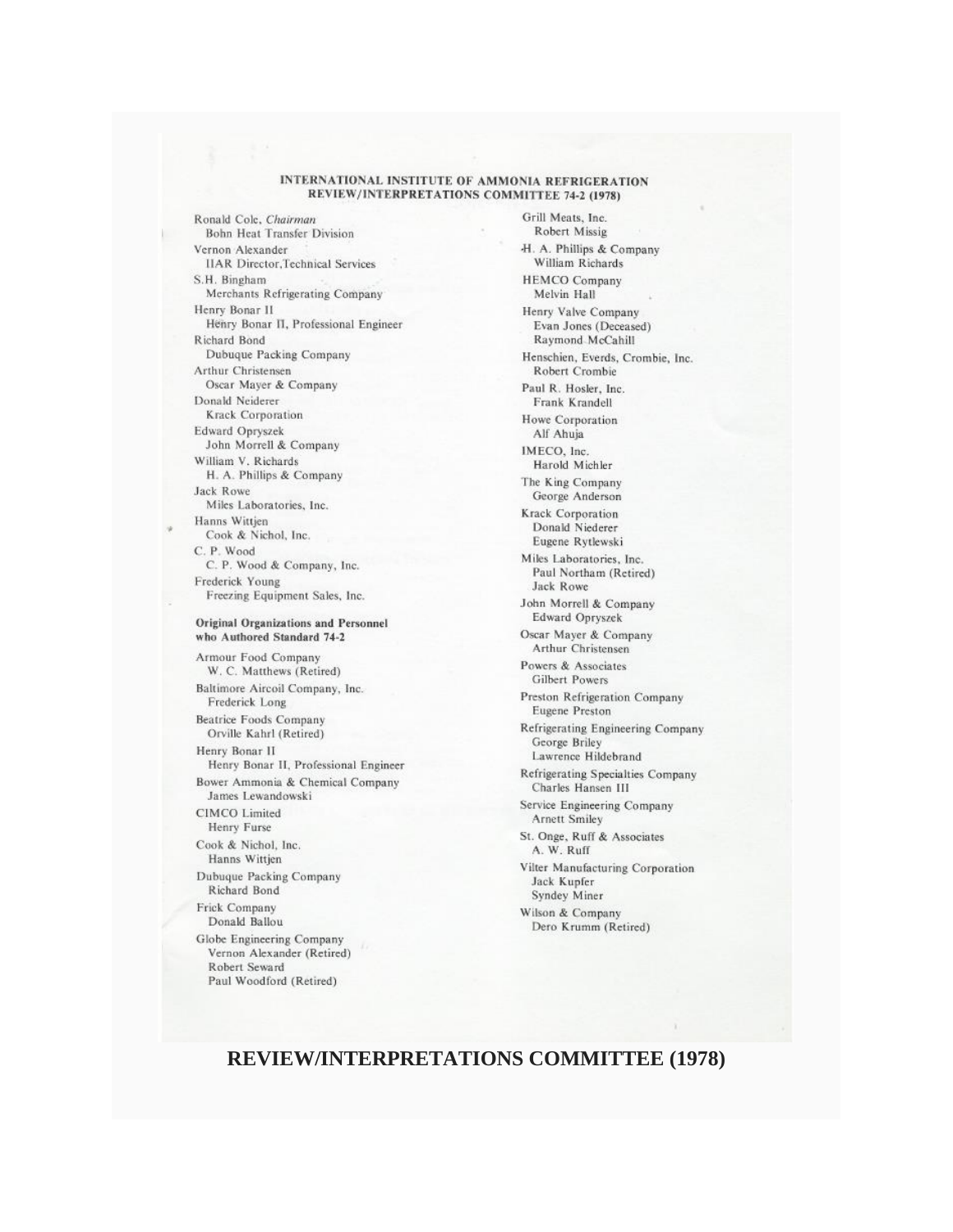

**NEC 2002 Cover**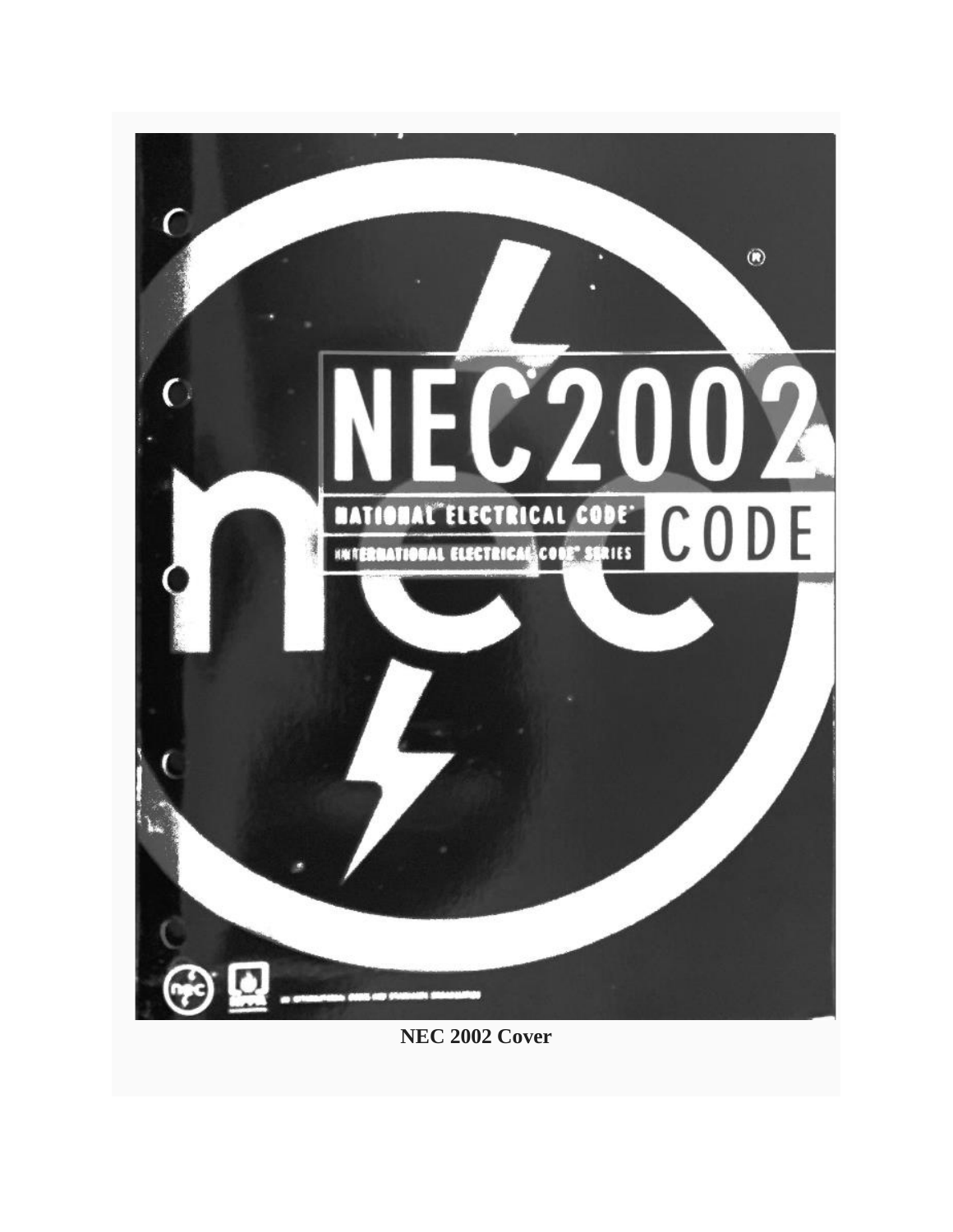## **Chapter 5 Special Occupancies**

## **ARTICLE 500 Hazardous (Classified) Locations, Classes** I, II, and III, Divisions 1 and 2

FPN: Rules that are followed by a reference in brackets contain text that has been extracted from NFPA 497, Recom mended Practice for the Classification of Flammable Liquids, Gases, or Vapors and of Hazardous (Classified) Locations for Electrical Installations in Chemical Process Areas. 1997 edition, and NFPA 499. Recommended Practice for the Classification of Combustible Dusts and of Hazardous (Classified) Locations for Electrical Installation in Chemical Process Areas. 1997 edition. Only editorial changes were made to the extracted text to make it consistent with this Code.

500.1 Scope - Articles 500 Through 504. Articles 500 through 504 cover the requirements for electrical and electronic equipment and wiring for all voltages in Class I, Divisions 1 and 2; Class II, Divisions 1 and 2; and Class III, Divisions 1 and 2 locations where fire or explosion hazards may exist due to flammable gases or vapors, flammable liquids, combustible dust, or ignitible fibers or flyings.

FPN: For the requirements for electrical and electronic equipment and wiring for all voltages in Class I. Zone 0. Zone 1. and Zone 2 hazardous (classified) locations where fire or explosion hazards may exist due to flammable gases or vapors or flammable liquids, refer to Article 505.

500.2 Definitions. For purposes of Articles 500 through 504 and Articles 510 through 516, the following definitions apply

Associated Nonincendive Field Wiring Apparatus. Apparatus in which the circuits are not necessarily nonincendive themselves but that affect the energy in nonincendive field wiring circuits and are relied upon to maintain nonincendive energy levels. Associated nonincendive field wiring apparatus may be either of the following:

- (1) Electrical apparatus that has an alternative type of protection for use in the appropriate hazardous (classified) location
- (2) Electrical apparatus not so protected that shall not be used in a hazardous (classified) location

FPN: Associated nonincendive field wiring apparatus has designated associated nonincendive field wiring apparatus connections for nonincendive field wiring apparatus and may also have connections for other electrical apparatus.

Combustible Gas Detection System. A protection technique utilizing stationary gas detectors in industrial establishments.

Control Drawing. A drawing or other document provided by the manufacturer of the intrinsically safe or associated apparatus, or of the nonincendive field wiring apparatus or associated nonincendive field wiring apparatus, that details the allowed interconnections between the intrinsically safe and associated apparatus or between the nonincendive field wiring apparatus or associated nonincendive field wiring apparatus.

Dust-Ignitionproof. Equipment enclosed in a manner that excludes dusts and does not permit arcs, sparks, or heat otherwise generated or liberated inside of the enclosure to cause ignition of exterior accumulations or atmospheric suspensions of a specified dust on or in the vicinity of the enclosure.

FPN: For further information on dust-ignitionproof enclosures, see Type 9 enclosure in ANSI/NEMA 250-1991, Enclosures for Electrical Equipment, and ANSI/UL 1203-1994, Explosionproof and Dust-Ignitionproof Electrical Equipment for Hazardous (Classified) Locations.

Dusttight, Enclosures constructed so that dust will not enter under specified test conditions.

FPN: See ANSI/ISA 12.12.01-2000. Nonincendive Electrical Equipment for Use in Class I and II, Division 2, and<br>Class III, Divisions 1 and 2 Hazardous (Classified) Locations, and UL 1604-1994, Electrical Equipment for Use in Class 1 and II, Division 2 and Class III Hazardous (Classified) Locations.

Electrical and Electronic Equipment. Materials, fittings. devices, appliances, and the like that are part of, or in connection with, an electrical installation.

FPN: Portable or transportable equipment having selfcontained power supplies, such as battery-operated equipment, could potentially become an ignition source in hazardous (classified) locations.

Explosionproof Apparatus. Apparatus enclosed in a case that is capable of withstanding an explosion of a specified gas or vapor that may occur within it and of preventing the ignition of a specified gas or vapor surrounding the enclosure by sparks, flashes, or explosion of the gas or vapor within, and that operates at such an external temperature that a surrounding flammable atmosphere will not be ignited thereby.

FPN: For further information, see ANSI/UL 1203-1994, Explosion-Proof and Dust-Ignition-Proof Electrical Equipment for Use in Hazardous (Classified) Locations.

Hermetically Sealed. Equipment sealed against the entrance of an external atmosphere where the seal is made by fusion, for example, soldering, brazing, welding, or the fusion of glass to metal.

NATIONAL ELECTRICAL CODE

2002 Edition

NEC 2002 CHAPTER 5 - SPECIAL OCCUPANCIES

#### 76.119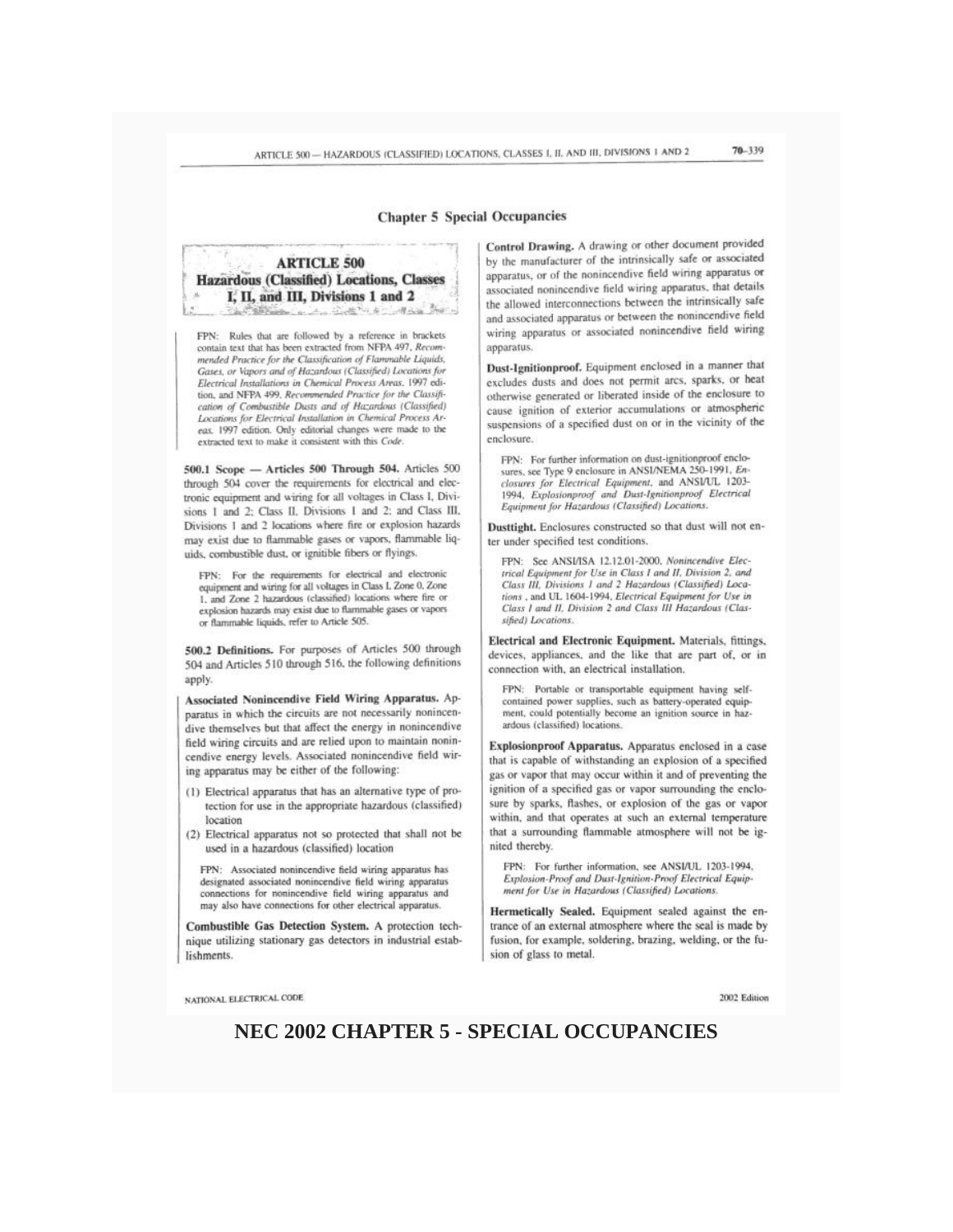(1) Class III, Division 1. A Class III, Division 1 location is a location in which easily ignitible fibers or materials producing combustible flyings are handled, manufactured, or used

FPN No. 1: Such locations usually include some parts of ravon, cotton, and other textile mills: combustible fiber manufacturing and processing plants; cotton gins and cotton-seed mills; flax-processing plants; clothing manufacturing plants; woodworking plants; and establishments and industries involving similar hazardous processes or conditions.

FPN No. 2: Easily ignitible fibers and flyings include rayon, cotton (including cotton linters and cotton waste). sisal or henequen, istle, jute, hemp, tow, cocoa fiber, oa-<br>kum, baled waste kapok. Spanish moss, excelsior, and other materials of similar nature.

(2) Class III, Division 2. A Class III, Division 2 location is a location in which easily ignitible fibers are stored or handled other than in the process of manufacture.

500.6 Material Groups. For purposes of testing. approval. and area classification, various air mixtures (not oxygenenriched) shall be grouped in accordance with 500.6(A) and 500, 6(B).

Exception: Equipment identified for a specific gas, vapor, or dust.

FPN: This grouping is based on the characteristics of the materials. Facilities are available for testing and identifying equipment for use in the various atmospheric groups.

(A) Class I Group Classifications. Class I groups shall be according to 500.6(A)(1) through (A)(4).

FPN No. 1: FPN Nos. 2 and 3 apply to 500.6(A).

FPN No. 2: The explosion characteristics of air mixtures of gases or vapors vary with the specific material involved. For Class I locations, Groups A. B. C, and D, the classification involves determinations of maximum explosion pressure and maximum safe clearance between parts of a clamped joint in an enclosure. It is necessary, therefore, that equipment be identified not only for class but also for the specific group of the gas or vapor that will be present.

FPN No. 3: Certain chemical atmospheres may have characteristics that require safeguards beyond those required for any of the Class I groups. Carbon disulfide is one of these chemicals because of its low ignition temperature [100°C (212°F)] and the small joint clearance permitted to arrest its flame

(1) Group A. Acetylene. [NFPA 497, 1-3]

(2) Group B. Flammable gas, flammable liquid-produced vapor, or combustible liquid-produced vapor mixed with air that may burn or explode, having either a maximum experimental safe gap (MESG) value less than or equal to

NATIONAL ELECTRICAL CODE

0.45 mm or a minimum igniting current ratio (MIC ratio) less than or equal to 0.40. [NFPA 497, 1-3]

FPN: A typical Class I. Group B material is hydrogen.

Exception No. 1: Group D equipment shall be permitted to he used for atmospheres containing butadiene, provided all conduit runs into explosionproof equipment are provided with explosionproof seals installed within 450 mm (18 in.) of the enclosure.

Exception No. 2: Group C equipment shall be permitted to be used for atmospheres containing allyl giveidyl ether. n-butyl glycidyl ether, ethylene oxide, propylene oxide, and acrolein, provided all conduit runs into explosionproof equipment are provided with explosionproof seals installed within 450 mm (18 in.) of the enclosure.

(3) Group C. Flammable gas. flammable liquid-produced vapor, or combustible liquid-produced vapor mixed with air that may burn or explode, having either a maximum experimental safe gap (MESG) value greater than 0.45 mm and less than or equal to 0.75 mm, or a minimum igniting current ratio (MIC ratio) greater than 0.40 and less than or equal to 0.80. [NFPA 497, 1-3]

FPN: A typical Class I. Group C material is ethylene.

(4) Group D. Flammable gas, flammable liquid-produced vapor, or combustible liquid-produced vapor mixed with air that may burn or explode, having either a maximum experimental safe gap (MESG) value greater than 0.75 mm or a minimum igniting current ratio (MIC ratio) greater than 0.80. [NFPA 497, 1-3]

FPN No. 1: A typical Class I. Group D material is propane

FPN No. 2: For elassification of areas involving ammonia atmospheres, see ANSI/ASHRAE 15-1994. Safety Code for Mechanical Refrigeration, and ANSI/CGA G2.1-1989.<br>Safety Requirements for the Storage and Handling of Anhydrous Ammonia.

(B) Class II Group Classifications, Class II groups shall be according to  $500.6$ (B)(1) through (B)(3).

(1) Group E. Atmospheres containing combustible metal dusts, including aluminum, magnesium, and their commercial alloys, or other combustible dusts whose particle size. abrasiveness, and conductivity present similar hazards in the use of electrical equipment. [NFPA 499, 1-3]

FPN: Certain metal dusts may have characteristics that require safeguards beyond those required for atmospheres containing the dusts of aluminum, magnesium, and their commercial alloys. For example, zirconium, thorium, and uranium dusts have extremely low ignition temperatures [aslow as 20°C (68°F)] and minimum ignition energies lower than any material classified in any of the Class 1 or Class II groups.

NO2 Edition

## **NEC CLASS I CLASSIFICATIONS**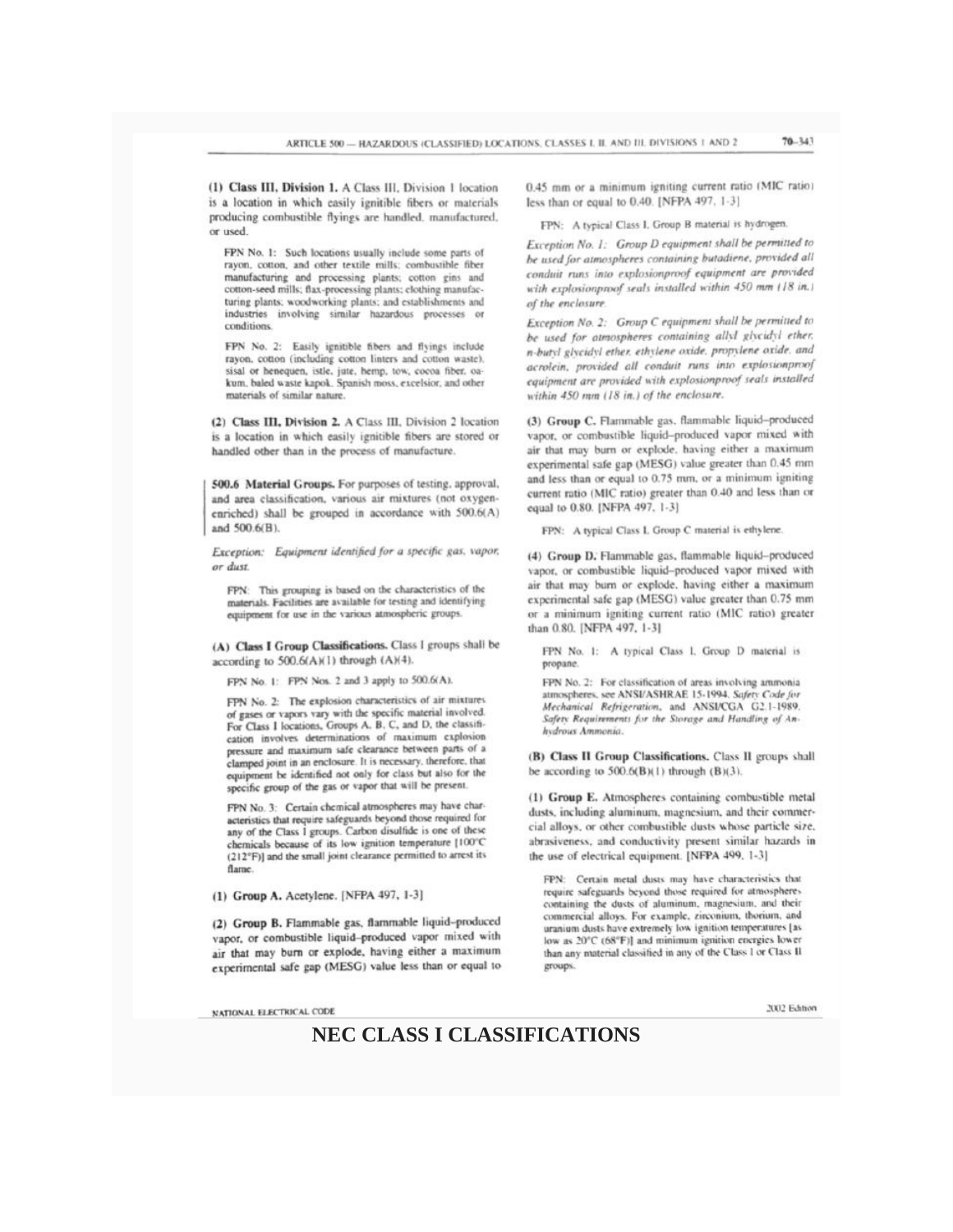- *Exception:* When ammonia is used, the requirements of Class 1, Division 2, of the National Electrical Code shall not apply providing the requirements of  $8.14(h)$  are met.
- When ammonia is used, the machinery room is not  $(h)$ required to meet Class 1, Division 2, of the National Electrical Code providing (1) the mechanical ventilation system in the machinery room is run continuously and failure of the mechanical ventilation system actuates an alarm or (2) the machinery room is equipped with a vapor detector that will automatically start the mechanical ventilation system and actuate an alarm at a detection level not to exceed 1,000 ppm.
- $(i)$ Remote control of the mechanical equipment in the refrigerating machinery room shall be provided immediately outside the machinery room door solely for the purpose of shutting down the equipment in an emergency. Ventilation fans shall be on a separate electrical circuit and have a control switch located immediately outside the machinery room door.

# **NEC AMMONIA EXCEPTION**

(4) Group D. Flammable gas, flammable liquid-produced vapor, or combustible liquid-produced vapor mixed with air that may burn or explode, having either a maximum experimental safe gap (MESG) value greater than 0.75 mm or a minimum igniting current ratio (MIC ratio) greater than 0.80. [NFPA 497, 1-3]

FPN No. 1: A typical Class 1, Group D material is propane.

FPN No. 2: For classification of areas involving ammonia atmospheres, see ANSI/ASHRAE 15-1994, Safety Code for Mechanical Refrigeration, and ANSI/CGA G2.1-1989, Safety Requirements for the Storage and Handling of Anhydrous Ammonia.

**Reference to ANSI/ASHRAE 15-1994 For Ammonia**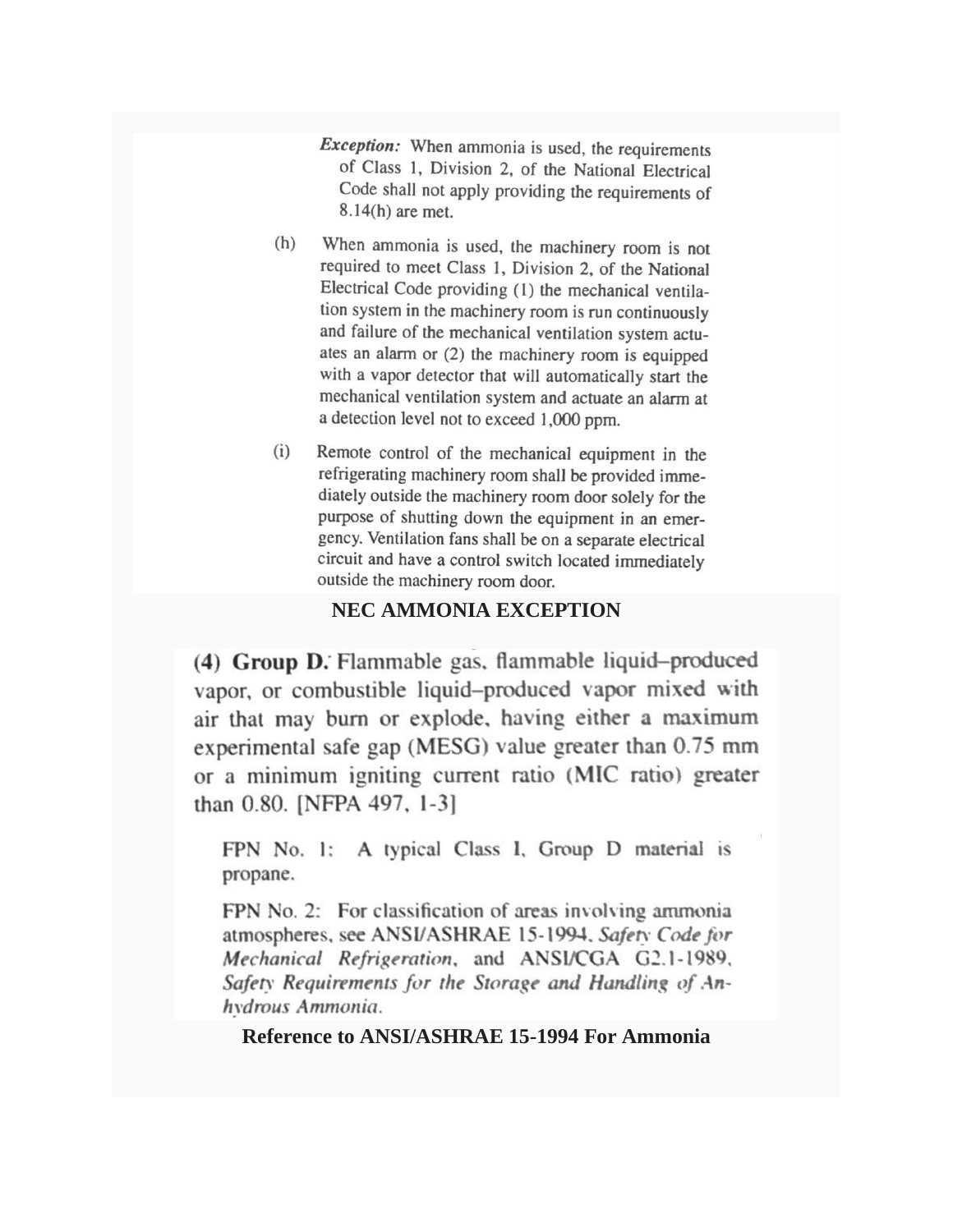

**ANSI/ASHRAE 15-1994** Supersedes ANSVASHRAE 15-1992



AN AMERICAN NATIONAL STANDARD

**Safety Code for Mechanical Refrigeration** 

Approved by the ASHRAE Standards Committee June 29, 1994; by the ASHRAE Board of Directors June 30, 1994; and by the American National Standards Institute August 23, 1994.

ASHRAE Standards are updated on a five-year cycle; the date following the Standard number is the year of ASH-RAE Board of Directors approval. The latest copies may be purchased from ASHRAE Customer Service, 1791 Tullie Circle, NE, Atlanta, GA 30329.

01994 American Society of Heating, Refrigerating and Air-Conditioning Engineers.<br>195N 1041-2336

**AMERICAN SOCIETY OF HEATING. REFRIGERATING AND** AIR-CONDITIONING ENGINEERS, INC. 1791 Tullie Circle, NE . Atlanta, GA 30329

# **ASHRAE 15-1994 COVER PAGE**